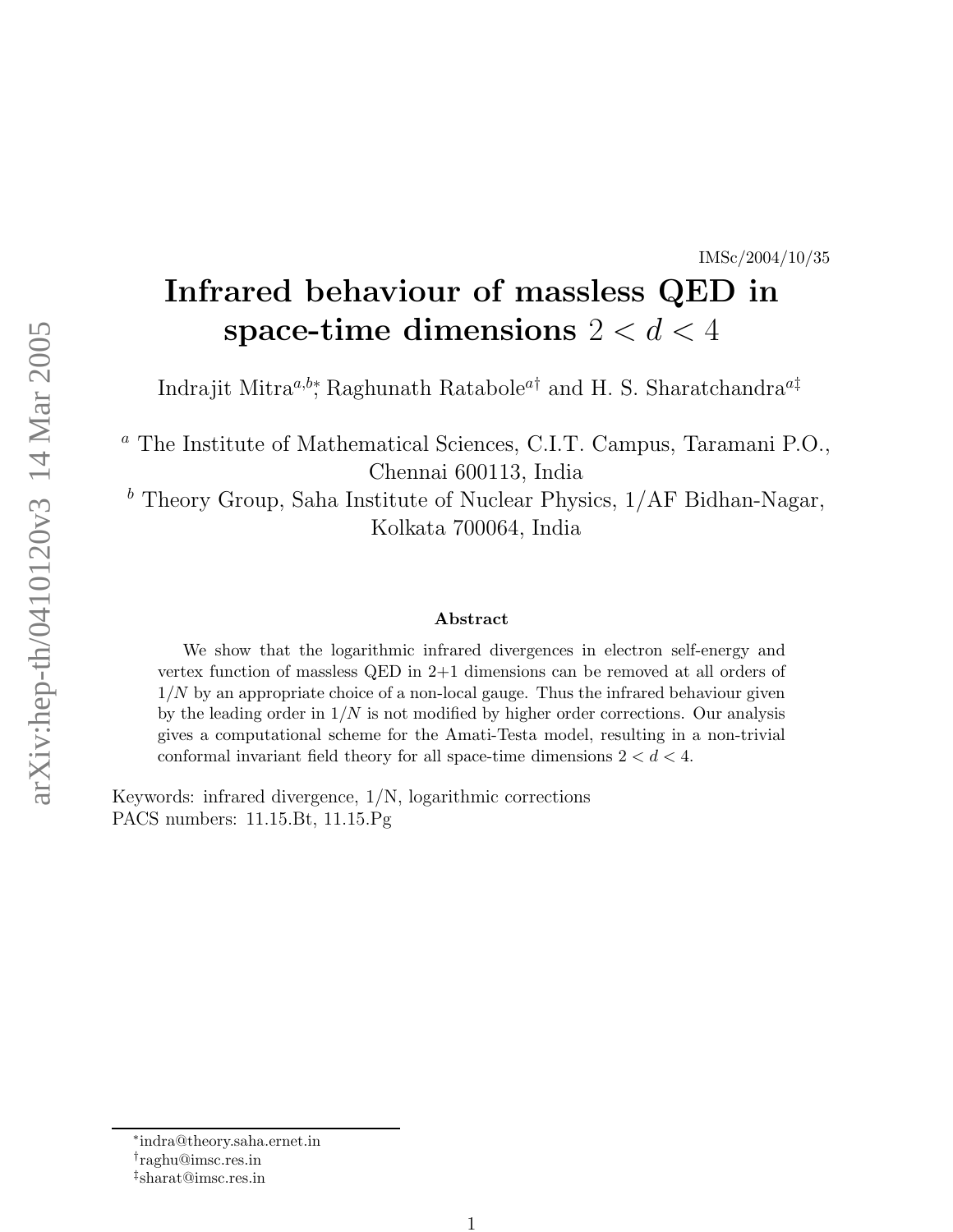Massless QED in 2+1 dimensions is of interest for various reasons. It provides a theoretical laboratory for studying the infrared (iR) divergences of perturbation theory  $[1, 2, 3, 4, 5, 6, 7, 8, 9]$  and chiral symmetry breaking  $[6, 7, 8, 9, 10, 11, 12]$ . It also arises naturally in several theories of high temperature superconductivity [13, 14, 15]. Also remarkably the theory is not simply super-renormalizable, it is ultraviolet (uV) finite. For a Green function with  $F(B)$  number of external fermion (boson) lines, the superficial degree of divergence is  $\delta(F, B) = 4 - (3/2)F - B - L$ , where L is the number of loops. Consider the possible uV divergent diagrams:

1. One-loop fermion self-energy  $\Sigma(p)$  has  $\delta = 0$ . But the mass renormalization is absent as a consequence of chiral symmetry. Therefore, the contribution is uV finite.

2. One-loop vacuum polarization  $\Pi_{\mu\nu}(q)$  has  $\delta = 1$ . But gauge invariance requires that it has the form

$$
\Pi_{\mu\nu}(q) = (q^2 \delta_{\mu\nu} - q_{\mu} q_{\nu}) \Pi(q^2).
$$
 (1)

(We consider Euclidean Green functions throughout this paper.) As two powers of the photon momenta are pulled out,  $\Pi(q^2)$  effectively has  $\delta = -1$  and therefore it is uV finite.

3. Two-loop vacuum polarization has  $\delta = 0$ . It is also uV finite due to gauge invariance. The same power counting shows that the iR divergences become increasingly worse with the number of loops. The iR superficial degree of divergence is given by  $\Delta = -\delta$ . In fact, there is a more severe type of iR divergence in perturbation theory. Self-energy insertions on any internal line of a loop give rise to infrared divergent contributions even for hard external momenta [16]. For the example shown in Fig. 1, let us perform the  $d^3l$  integration first. Clearly, the integrand will contain more and more factors of  $1/l^2$  with increasing number of self-energy insertions on the photon line. There is a similar problem with selfenergy insertions on any internal fermion line of a loop. As a result, perturbation theory does not exist.



Figure 1: If the  $d^3l$  integration is performed first, the Feynman integral diverges even for hard external momentum.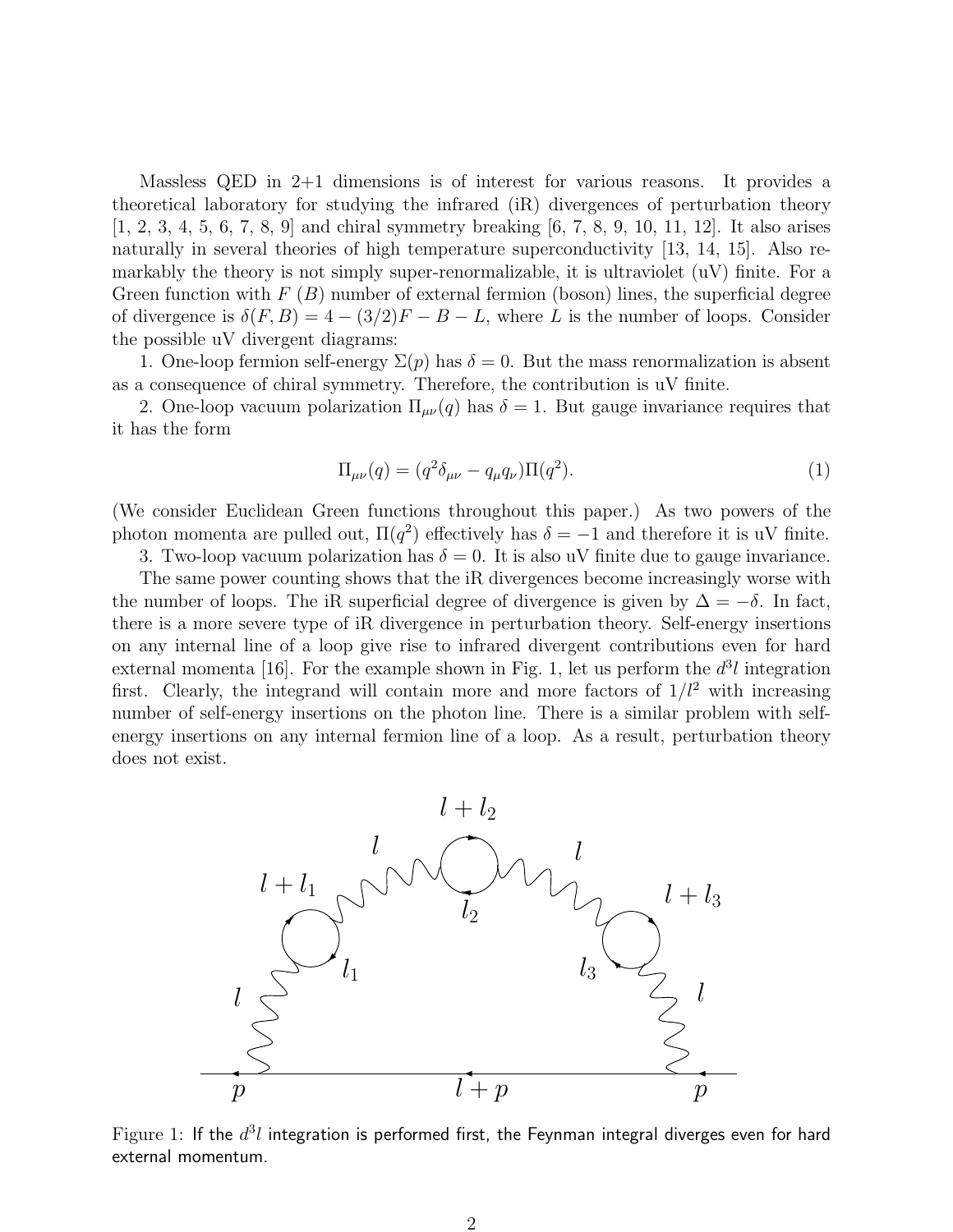A resummation of perturbation theory using  $1/N$  expansion dramatically alters the situation [2]. The Lagrangian is

$$
\mathcal{L} = -\frac{1}{4}(\partial_{\mu}A_{\nu} - \partial_{\nu}A_{\mu})^2 + \sum_{i} \bar{\psi}^i (i\partial - eA)\psi^i
$$
 (2)

where  $\psi^i$  (i = 1,  $\cdots$  N) are N species of charged four-component spinors, all massless. Enforcing  $U(2N)$  invariance [6] ensures that fermion mass is not generated to any order in perturbation theory. The charge  $e$  has an engineering dimension  $1/2$ . We take the large N limit with  $Ne^2$  fixed. Then to the leading order in  $1/N$ , the one-loop vacuum polarization  $\Pi^{(1)}(q^2)$  has to be included with the free photon propagator. Due to the masslessness of the fermion,  $\Pi^{(1)}(q^2)$  is singular at  $q=0$  [1, 2]:

$$
\Pi^{(1)}(q^2) = \frac{\mu}{q}, \quad \mu = \frac{Ne^2}{8}.\tag{3}
$$

With the conventional gauge choice,

$$
D_{\mu\nu}(q) = \frac{\delta_{\mu\nu} - q_{\mu}q_{\nu}/q^2}{q^2 + \mu q} - (\alpha - 1)\frac{q_{\mu}q_{\nu}}{q^4}.
$$
\n(4)

This changes the infrared behaviour of the photon propagator from being inversely quadratic to inversely linear in momentum.

We consider a rearranged perturbation theory, with this as the "free" photon propagator, but otherwise the usual fermion propagator and vertex. The only difference with the usual perturbation theory is that the one-loop vacuum polarization contributions are not to be included in the new diagrams. Now the ultraviolet divergences are absent in any order as before, as the free photon propagator is as usual inversely quadratic for large momenta. On the other hand the infrared behaviour is now very different. The iR superficial degree of divergence is now

$$
\Delta(F, B) = B + F - 3. \tag{5}
$$

It is to be observed that this is independent of the number of loops and depends only on the number of external lines. This is analogous to the uV degree of divergence of a renormalizable theory. For non-exceptional Euclidean momenta  $\{q\}$  which go to zero uniformly like

$$
q = \rho Q,\tag{6}
$$

the Green function is singular as  $\rho^{-\Delta}$ . In effect the scale dimension of photon has changed from the canonical 1/2 to 1, while that of the fermion remains at the canonical value 1. This infrared limit corresponds to an infrared stable fixed point [6].

Subintegrations can spoil the elegant picture of the iR behaviour described above [1, 2, 3, 4. The danger is from subdiagrams with  $\Delta = 0$  which can generate a logarithmic singularity in momenta external to this subdiagram. Thus powers of logarithms arise from various subdiagrams. These logs can shift the infrared behaviour away from that given by the naive fixed point described earlier.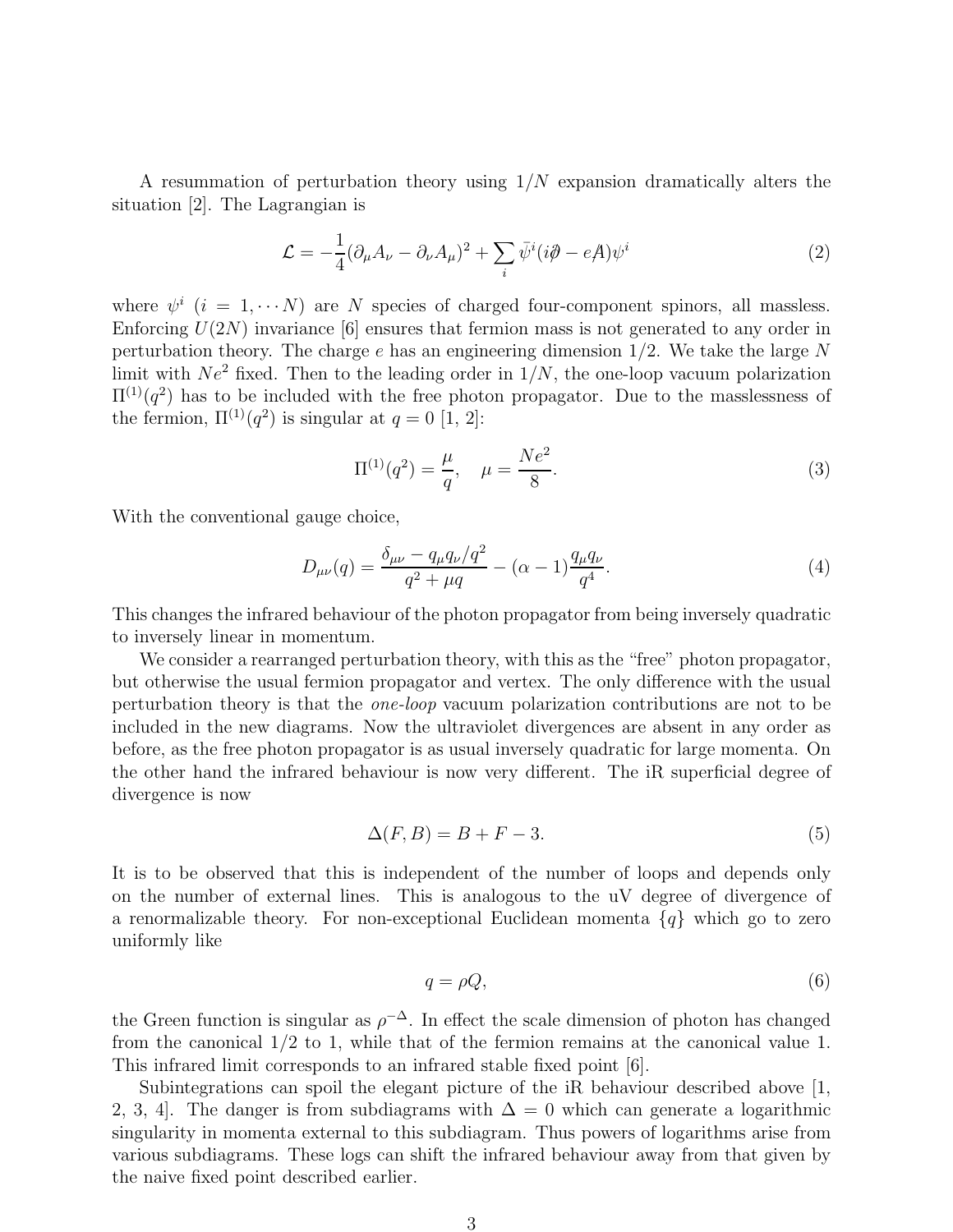The fermion self-energy naively has  $\Delta = -1$ . However, the absence of self-mass correction makes the effective  $\Delta$  zero. Indeed an explicit calculation of  $\Sigma(p)$  in one loop gives a log correction [1, 3, 8]. See Ref. [15] for computation of the anomalous dimension of the fermion, suggesting that the canonical value is wrong. This further casts doubt on the relevance of the naive iR fixed point. The vertex correction also has  $\Delta = 0$ , and gives rise to logs in an arbitrary gauge.

However, the fermion self-energy depends on the gauge chosen, and we have to address the gauge invariant Green functions to unambiguously describe the iR behaviour. The simplest such objects are the Green functions involving only photons. As a consequence of Ward identities, the photon fields appear only in the field strength combination, and the Green functions are gauge invariant. Now there are sufficient indications  $[4, 6, 8, 17]$  in the two-loop order that the logs from fermion self-energy and vertex corrections cancel as a consequence of gauge invariance. It is also conjectured that such cancellations take place at all orders [4, 6]. But an explicit demonstration is lacking.

The situation is very similar to the uV logs in QED in 3+1 dimensions. There are log divergences in one-loop fermion self-energy and vertex corrections. When these are plugged into a two-loop calculation of the vacuum polarization, we expect two powers of log, as the vacuum polarization itself has effective  $\delta = 0$ . But an explicit calculation [18] shows a cancellation of the squares of logarithms between the fermion self-energy and vertex correction diagrams, so that only one power of log results. Johnson, Willey and Baker [19] have shown such a cancellation to all orders. Their strategy is to prove that a gauge choice exists in which the fermion self-energy and vertex corrections are free of log divergence. We will adopt this approach here. The demonstration is, however, much simpler in  $2+1$ dimensions.

We may expect that (with a specific choice of the gauge), if log corrections in fermion self-energy and vertex corrections are absent, such insertions into other Green functions do not lead to log corrections. Then the simple picture of iR behaviour is true.

We should not expect the absence of log corrections in higher orders even for a particular choice of the gauge parameter  $\alpha$  in Eq. (4). The reason is that the  $\alpha$ -dependent part is inversely quadratic in momentum and cannot cancel the iR logs coming from the inversely linear part. However we can choose the non-local Kondo-Nakatani gauge [8, 9] in which the photon propagator is

$$
D_{\mu\nu}(q) = \frac{\delta_{\mu\nu} - \xi q_{\mu} q_{\nu}/q^2}{q^2 + \mu q}.
$$
\n(7)

Now the part dependent on the gauge parameter  $\xi$  contributes to the infrared divergences in the same way as the rest, and there is hope that the log corrections vanish with a particular choice of the parameter. Indeed this has been checked in the lowest order (see Ref. [8] for the case of the fermion self-energy and Appendix A for the vertex correction).

We demonstrate here that with an appropriate choice of  $\xi$  in each order of  $1/N$  expansion, the fermion self-energy and the vertex corrections have no logarithmic infrared divergences, and there are no log corrections to the leading  $1/N$  infrared behaviour of any Green function. Our proof is iterative. We presume this to hold to  $O(N^{-n})$ , and show that this is then true to  $O(N^{-n-1})$ . (By a connected Green function of  $O(N^{-n})$ , we mean the following. Powers of  $e$  in the corresponding tree diagram, if any, are to be disregarded.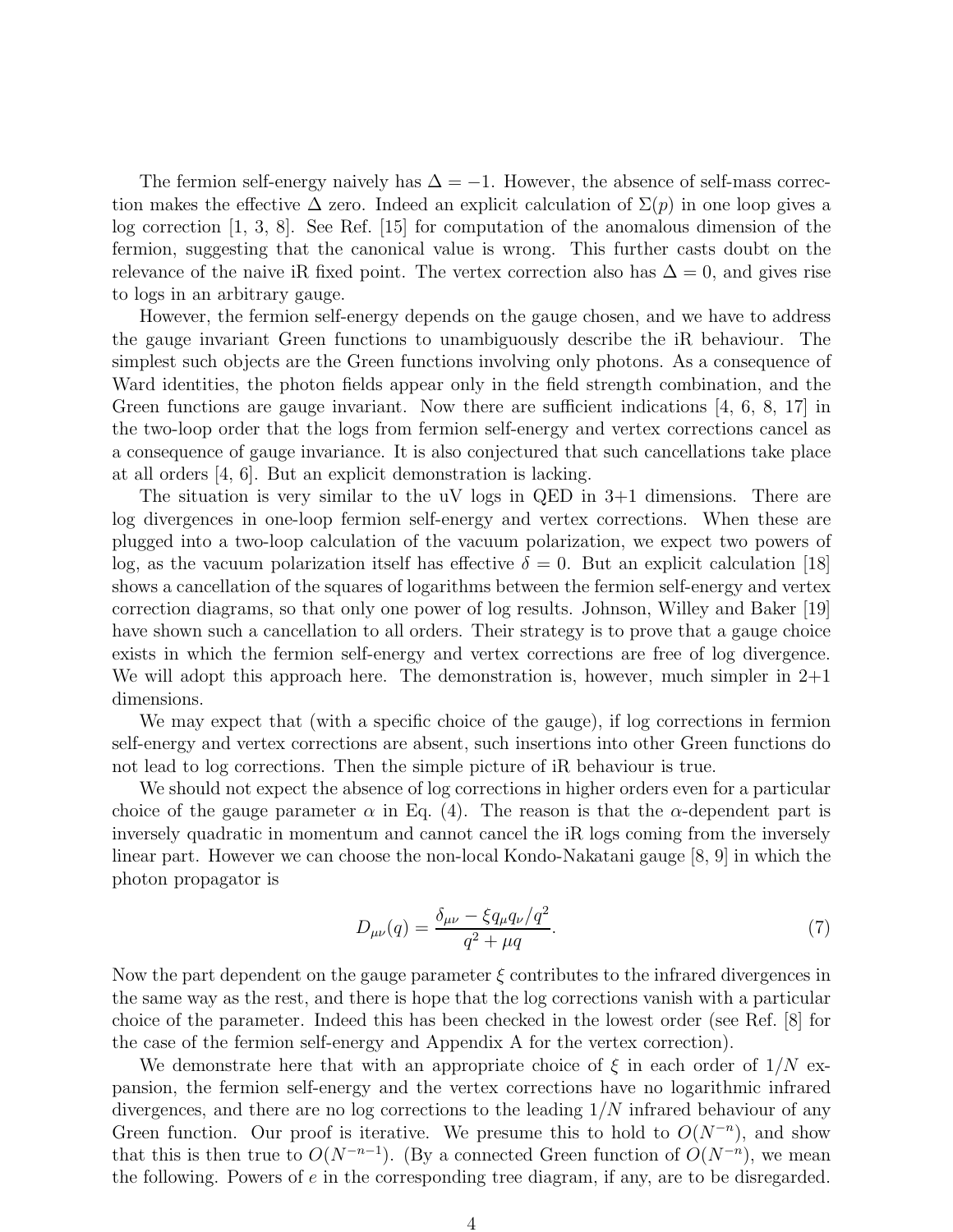Each remaining  $e^2$  is to be replaced by  $N^{-1}$ . Finally, each fermion loop contributes a factor of  $N$ .)

The Feynman integrals of a Green function  $g({q})$  have the following components depending on the external momenta  ${q}$  and the loop momenta  ${l}$ :

(i) The photon propagators as in Eq. (7) with q replaced with  $\Sigma l + \Sigma q$ , where  $\Sigma l$  ( $\Sigma q$ ) denote appropriate linear combinations of the internal (external) momenta.

(ii) The fermion propagators  $1/(\sum \cancel{l} + \sum \cancel{q})$ 

(iii) Integration  $\int d^3l/(2\pi)^3$  over each loop momentum.

The vertex factors do not depend on the momenta. We now choose the Euclidean external momenta  ${q}$  going to zero uniformly as in Eq. (6), where Q are of  $O(1)$ . We also take  ${Q}$  to be non-exceptional, i.e., no proper subset of  ${Q}$  sums to zero. Let us make a change in the variables of loop integrations:  $l \rightarrow \rho L$ . Pulling out one factor of  $\rho$  from the denominator of each photon propagator and each fermion propagator, we get  $g({q}) = \rho^{-\Delta} G({Q}, \rho)$ . Here  $\Delta$  is simply the naive infrared degree of divergence of the Green function, as given in Eq. (5).  $G({Q}, \rho)$  has the same expression as  $g({Q})$ , apart from a modified photon propagator with a denominator  $\rho(\sum L + \sum Q)^2 + \mu |\sum L + \sum Q|$ .

Therefore, setting  $\rho = 0$  formally, we get an expression for  $G({Q}, \rho = 0)$  which is exactly that of QED, apart from a photon propagator with a denominator  $\mu | \sum L + \sum Q|$ , i.e., inverse linear in momentum. The other rules are unchanged (except that the one-loop vacuum polarization corrections are ignored).

First note that as Q are all of  $O(1)$  and non-exceptional,  $G({Q}, \rho = 0)$  is iR finite (Appendix B). However,  $G({Q}, \rho \to 0)$  can have uV divergence, with the uV superficial degree of divergence just the negative of that given in Eq. (5). Thus the situation is as in a renormalizable theory, with uV divergences only in self-energy and vertex parts at all orders. (As a consequence of gauge invariance, the photon self-energy corrections are anyway free of uV divergences even now. Also, overlapping divergences within the photon self-energy corrections can be handled in the usual way.) In effect, we have mapped the iR divergence of  $g({\rho Q})$  for  $\rho \to 0$  to the uV divergence of  $G({Q}, \rho \to 0)$ . The cut-off for the uV divergence is provided by  $1/\rho$ . We have presumed that by a choice of the gauge parameter, the fermion self-energy and vertex corrections of lower orders contained in our diagrams have been rendered finite. Then  $G({Q}, \rho \rightarrow 0)$  is finite except when it is a fermion self-energy or vertex correction.

Now we concentrate on the case of the vertex correction. We enclose the self-energy and vertex parts within boxes as in Fig. 2. Since these (lower order) contributions are presumed iR finite by appropriate choice of the gauge parameter, we may set  $\rho = 0$  for such boxes. We may shrink the boxes to points and get the skeleton diagram, which has uV superficial degree of divergence  $\delta = 0$ . These points are assigned  $\rho$  independent factors. Since all proper subdiagrams of the skeleton diagram have  $\delta < 0$ , there is just a ln  $\rho$  divergence and not a higher power of logarithm.

We now show how to calculate the coefficient of the part which diverges as  $\ln \rho$ . Let us apply the operation  $[\rho(d/d\rho)]|_{\rho=0}$  on the skeleton diagram. The operation  $d/d\rho$  modifies the denominator of each photon propagator of the skeleton, one at a time, to  $(\rho|\Sigma L + \Sigma Q| + \mu)^2$ . We denote this modified photon propagator by a cut (see Fig. 2). In order to be able to take the limit  $\rho \to 0$ , we scale the loop variables back to l, i.e., replace L with  $l/\rho$ . As  $\delta = 0$ , the net effect of  $[\rho(d/d\rho)]|_{\rho=0}$  is the original expression for the skeleton evaluated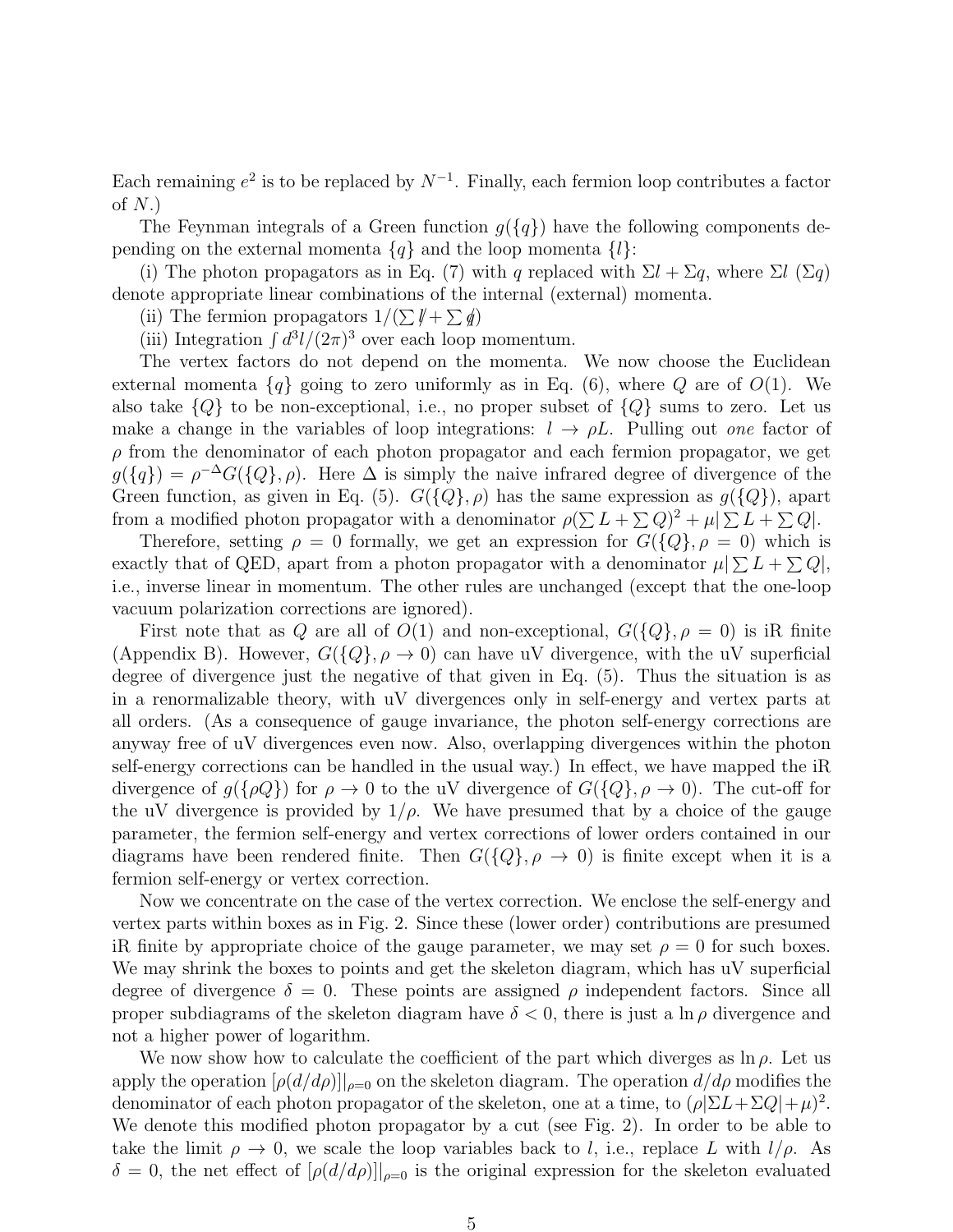

Figure 2: A contribution to the coefficient of  $\ln \rho$ .

at zero external momenta, except that the denominator of the cut photon propagator is modified to  $(|\Sigma l| + \mu)^2$ . (The denominators of the other photon propagators are  $(\Sigma l)^2$  +  $\mu[\Sigma l]$ .) First, note that the photon propagators are inverse quadratic in momentum for large momenta just like the usual propagator, and hence our expression is uV finite. Secondly, note that  $\mu$  provides an iR cutoff to the cut photon propagator, resulting in  $\Delta = -1$ . This again confirms that there is just a  $\ln \rho$  divergence, and explicitly determines the numerical coefficient of  $N^{-n-1}$ . In Appendix A, this procedure for the extraction of the ln $\rho$  term is illustrated by working out the case of the  $O(1/N)$  vertex.

We now adjust  $\xi$  at  $O(N^{-n})$  so that the contribution from the  $O(1/N)$  vertex cancels this log divergence (Fig. 3). Then the vertex is iR finite to  $O(N^{-n-1})$ . As a consequence of the Ward identity,  $Z_1 = Z_2$ , the fermion self-energy will also be finite to this order, thus completing the proof.

Here it is to be emphasized that there is a major difference with respect to the case of uV divergences. Once counterterms are in place to remove the uV divergences, all subintegrations have  $\delta$  < 0, and the loop integrations can be carried out in any order with a unique result (i.e., absolute convergence). But in the present situation the selfenergy insertions on a propagator have to be evaluated first, and fed into the other loop integrations (i.e., the integrals are only conditionally convergent). (See Appendix B.) As an example, consider Fig. 1 with higher order vacuum polarization insertions. We do not have the luxury of carrying out the  $d^3l$  integration first. When the vacuum polarization insertions are evaluated, each of them is proportional to  $l$ , while each photon propagator is proportional to  $1/l$ . So the problem referred to in Fig. 1 is now absent.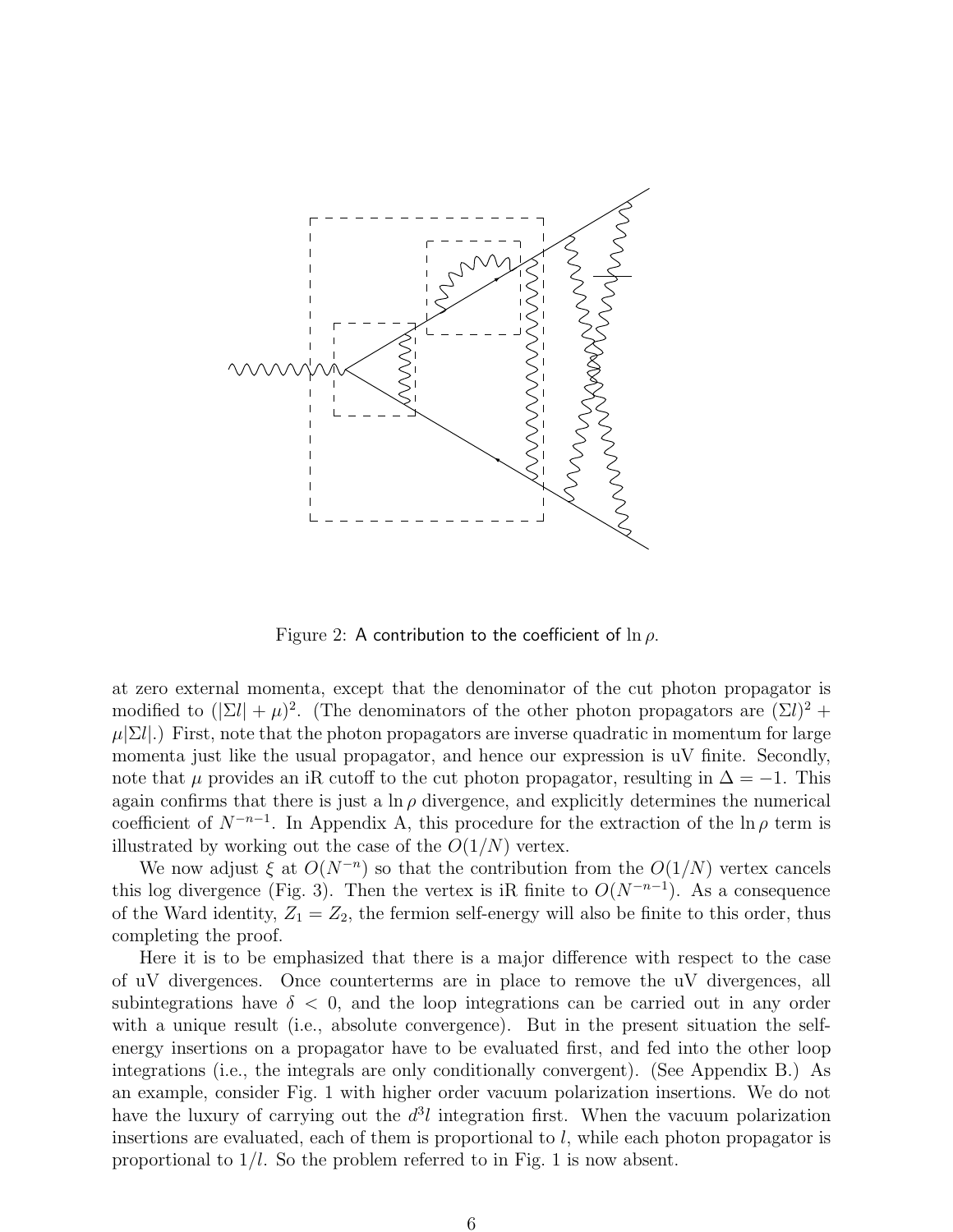

Figure 3: Contribution from adjustment of the gauge parameter  $\xi$  which cancels the logarithmic divergence from higher order vertex.

We have shown that with a specific choice of the gauge parameter in Eq. (7) (to each order in  $1/N$ , all Green functions  $G({Q}, \rho \to 0)$  are finite. These are the Green functions of a theory which uses the photon propagator  $(\delta_{\mu\nu} - \xi q_{\mu} q_{\nu}/q^2)/(\mu q)$  and the usual QED rules otherwise. The one-loop vacuum polarization is not to be included in corrections to this photon propagator. Indeed the photon propagator is just this one-loop contribution. Thus this corresponds to simply the functional integral

$$
\int \prod_i \mathcal{D}\psi^i \mathcal{D}\bar{\psi}^i \mathcal{D}A_\mu \exp[i \int \sum_i \bar{\psi}^i (i\partial - eA)\psi^i]. \tag{8}
$$

Integrating over  $A_{\mu}$ , we have

$$
\int \prod_i \mathcal{D}\psi^i \mathcal{D}\bar{\psi}^i \prod_x \delta(\sum_i \bar{\psi}^i \gamma^\mu \psi^i) \exp[i \int \sum_i \bar{\psi}^i i \partial \psi^i]. \tag{9}
$$

This is the Amati-Testa model [20]. If we scale the photon field  $A_\mu \to (1/e)A_\mu$  in Eq. (2), the Green functions are formally of the QED theory

$$
\mathcal{L} = -\frac{1}{4e^2} (\partial_\mu A_\nu - \partial_\nu A_\mu)^2 + \sum_i \bar{\psi}^i (i\partial - A) \psi^i
$$
 (10)

in the limit  $e \to \infty$ . Thus 1/e plays the role of  $\rho$  in our scaling Eq. (6).

The coupling constant e provides the interpolation of the Green functions from the uV to the iR behaviour:  $e \to 0$  gives the free theory of photons and fermions as expected from the asymptotic freedom, while  $e \to \infty$  gives the infrared limit of the Green functions. This latter limit is a non-trivial scale and conformal invariant theory with non-canonical scaling dimension for the photon. In fact we have a line of fixed points labelled by N (regarded as a continuous parameter). Integrating over  $\psi^i$ ,  $\bar{\psi}^i$  in Eq. (8), we get

$$
\int \mathcal{D}A_{\mu} \exp[N \text{Tr} \ln(1 - \frac{1}{i\partial}A)]. \tag{11}
$$

We see that N plays the role of  $1/\hbar$ , and  $N \to \infty$  can be interpreted as the semi-classical limit of the theory . The Green functions in this limit are obtained as follows: Consider only the tree diagrams built from the theory

$$
\mathcal{L} = -\sum_{2,4,\cdots}^{\infty} \frac{1}{n} \text{Tr}(\frac{1}{i\partial}A)^n.
$$
 (12)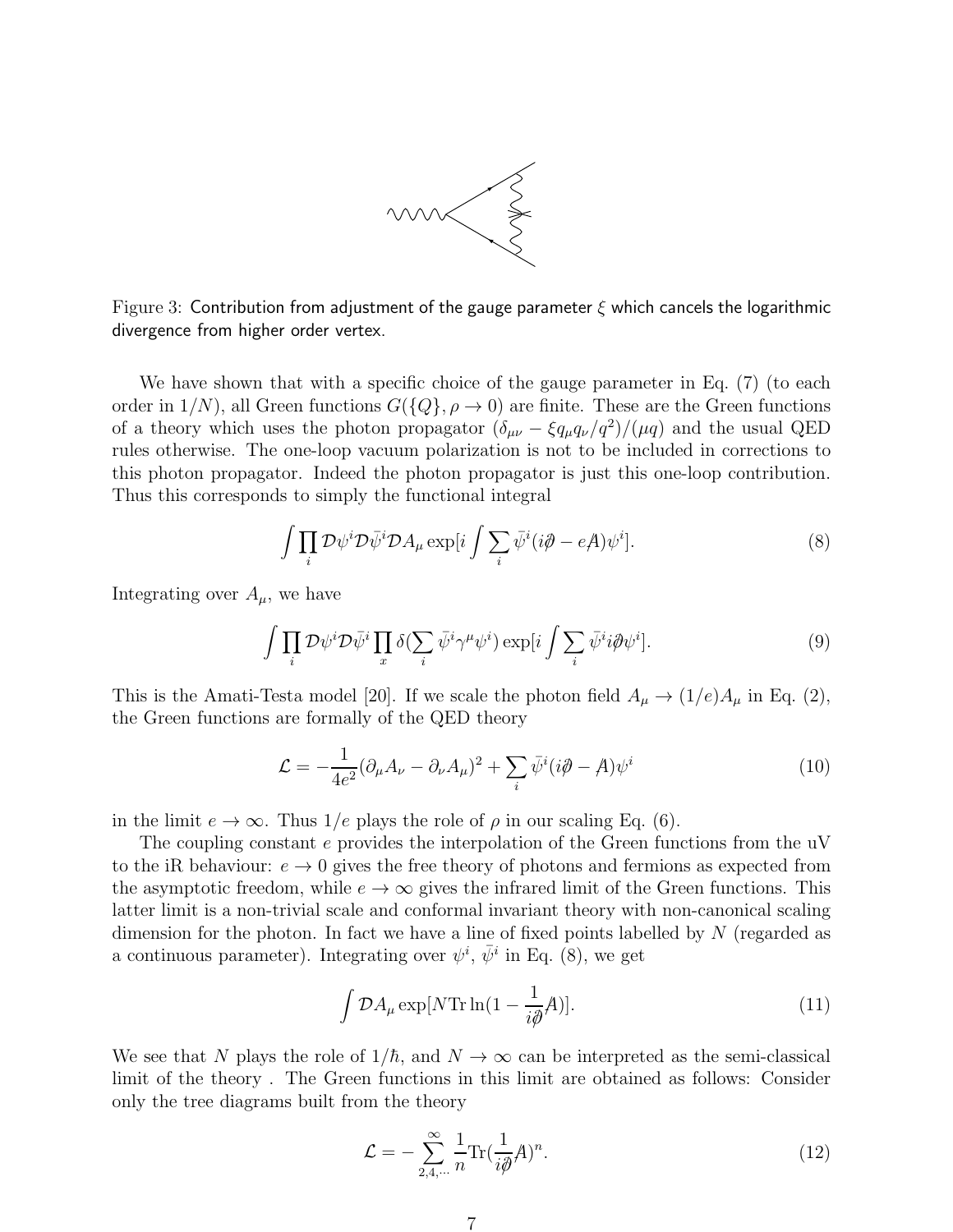

Figure 4: The terms in the effective Lagrangian for a class of conformal invariant field theories in dimensions  $2 < d < 4$ .

(See Fig. 4.) The  $n = 2$  term gives the inverse of the propagator, while the other terms give the effective vertices. Thus we have an explicit non-trivial conformal invariant theory in 2+1 dimensions.

The other conformal field theories corresponding to other  $N < \infty$  are obtained by using the propagator and effective vertices of the Lagrangian given in Fig. 4, and including the loop corrections with a factor of  $1/N$  for every loop. Thus  $1/N$  provides a marginal operator that takes us from the simplest conformal field theory to the entire class labelled by N. It is of great interest to construct these conformal field theories explicitly.

It is very interesting that the analysis of this paper is valid for all (Euclidean) dimensions  $2 < d < 4$ . The theory is uV finite in this range:  $\delta = 4 - (4 - d)L - (3/2)F - B$ . From the one-loop vacuum polarization, we now get  $\Pi^{(1)}(q^2) \sim q^{d-4}$  for  $q \to 0$ . Thus the iR behaviour of our photon propagator will be  $q^{2-d}$ . Then the iR superficial degree of divergence is given by

$$
\Delta = B + \frac{d-1}{2}F - d.\tag{13}
$$

For the fermion self-energy,  $\Delta = -1$ , which in the absence of self-mass gives iR log as in  $d = 3$ . Same is the case for the vertex function which has  $\Delta = 0$ . Again we can choose a gauge such that these are iR finite and there are no log corrections. The iR limit is a conformal field theory where the photon has non-canonical scaling dimension one for the entire range of d, in contrast to the engineering dimension  $(d-2)/2$ .

In this paper, we demonstrated that the infrared behaviour given by the leading order in  $1/N$  is not modified by logarithmic corrections in higher orders. Our technique gives finite Green functions for the Amati-Testa model, and results in a non-trivial conformal field theory for each N in all space-time dimensions  $2 < d < 4$ .

We have used the technique of choosing the value of the gauge parameter  $\xi$  such that the logarithmic infrared divergence in the electron self-energy and the vertex function is removed to all orders. This choice of  $\xi$  will therefore simplify the calculation of any gauge-invariant quantity (not necessarily a Green function) in which these insertions occur. Examples of such gauge-invariant quantities are gauge-invariant composite operators, related to the response functions of condensed matter systems [21]. Moreover, since for this value of  $\xi$ we know the infrared behaviour of a Green function to all orders, the determination of the infrared behaviour of a gauge-variant Green function to all orders for any value of  $\xi$  becomes possible. This has implications for the anomalous dimension of the dressed gauge-invariant fermion. These calculations will be presented elsewhere.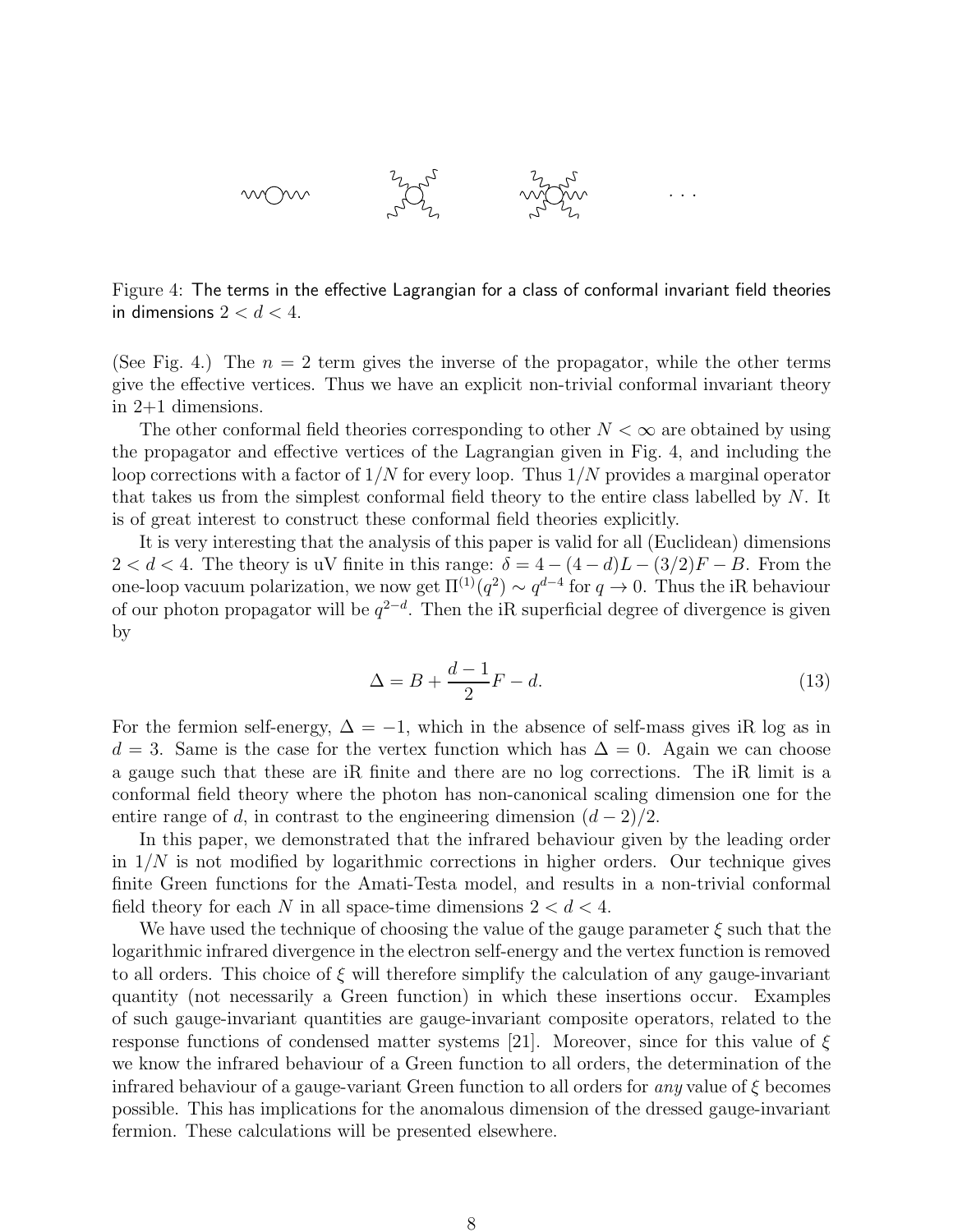#### Acknowledgment

The LaTeX codes for the figures in this paper were generated primarily using JaxoDraw [22].

### Appendices

## A Logarithmically divergent part in vertex correction to  $O(1/N)$

The  $O(1/N)$  correction to the QED vertex, with incoming fermion momentum p and outgoing fermion momentum  $p + q$ , is given by

$$
e\Gamma_{\mu}^{(1)}(p+q,p) = \int \frac{d^3l}{(2\pi)^3} \ e\gamma_{\sigma} \frac{1}{p+\not{q}+\not{q}} \ e\gamma_{\mu} \frac{1}{p+\not{p}} \ e\gamma_{\rho} \frac{\delta_{\sigma\rho} - \xi l_{\sigma}l_{\rho}/l^2}{l^2 + \mu l}.
$$
 (14)

(We use the Euclidean space Feynman rules and gamma matrix algebra of Ref. [18].) To evaluate these integrals with the modified photon propagator, we may use the spectral representation

$$
\frac{1}{l^2 + \mu l} = \frac{2\mu}{\pi} \int_0^\infty dM \frac{1}{(M^2 + \mu^2)(l^2 + M^2)}
$$
(15)

(see Ref.  $[1]$ ), and

$$
\frac{1}{l^2(l^2 + \mu l)} = \frac{2\mu}{\pi} \int_0^\infty dM \frac{1}{M^2(M^2 + \mu^2)} \left(\frac{1}{l^2} - \frac{1}{l^2 + M^2}\right) \tag{16}
$$

(as obtained from Eq. (15)). However here we consider only the iR behaviour. Choose  $p_{\mu} = \rho P_{\mu}$  and  $q_{\mu} = \rho Q_{\mu}$ . Also let  $l_{\mu} = \rho L_{\mu}$ . Then,

$$
\Gamma_{\mu}^{(1)}(\rho(P+Q), \rho P) = e^2 \int \frac{d^3 L}{(2\pi)^3} \gamma_{\sigma} \frac{1}{P+\mathcal{Q}+L} \gamma_{\mu} \frac{1}{P+L} \gamma_{\rho} \frac{\delta_{\sigma\rho} - \xi L_{\sigma} L_{\rho}/L^2}{\rho L^2 + \mu L}.
$$
 (17)

For  $\rho \to 0$ , this is iR finite but logarithmically uV divergent. Let the divergent part be C ln  $\rho$ . The coefficient C is obtained by the action of  $[\rho(d/d\rho)]_{\rho=0}$  on the R.H.S.of Eq. (17). Thus,

$$
C = -e^2 \left[ \rho \int \frac{d^3 L}{(2\pi)^3} \gamma_\sigma \frac{1}{\mathcal{P} + \mathcal{Q} + L} \gamma_\mu \frac{1}{\mathcal{P} + L} \gamma_\rho \frac{\delta_{\sigma\rho} - \xi L_\sigma L_\rho / L^2}{(\rho L + \mu)^2} \right]_{\rho = 0} . \tag{18}
$$

The problem with this form is that we have  $\rho$  times an integral which diverges at  $\rho = 0$ . To get around this problem, let us replace L by  $l/\rho$  in the integral. Then setting  $\rho = 0$ , we obtain

$$
C = -e^2 \int \frac{d^3l}{(2\pi)^3} \gamma_\sigma \frac{\psi}{l^2} \gamma_\mu \frac{\psi}{l^2} \gamma_\rho \frac{\delta_{\sigma\rho} - \xi l_\sigma l_\rho/l^2}{(l+\mu)^2}.
$$
 (19)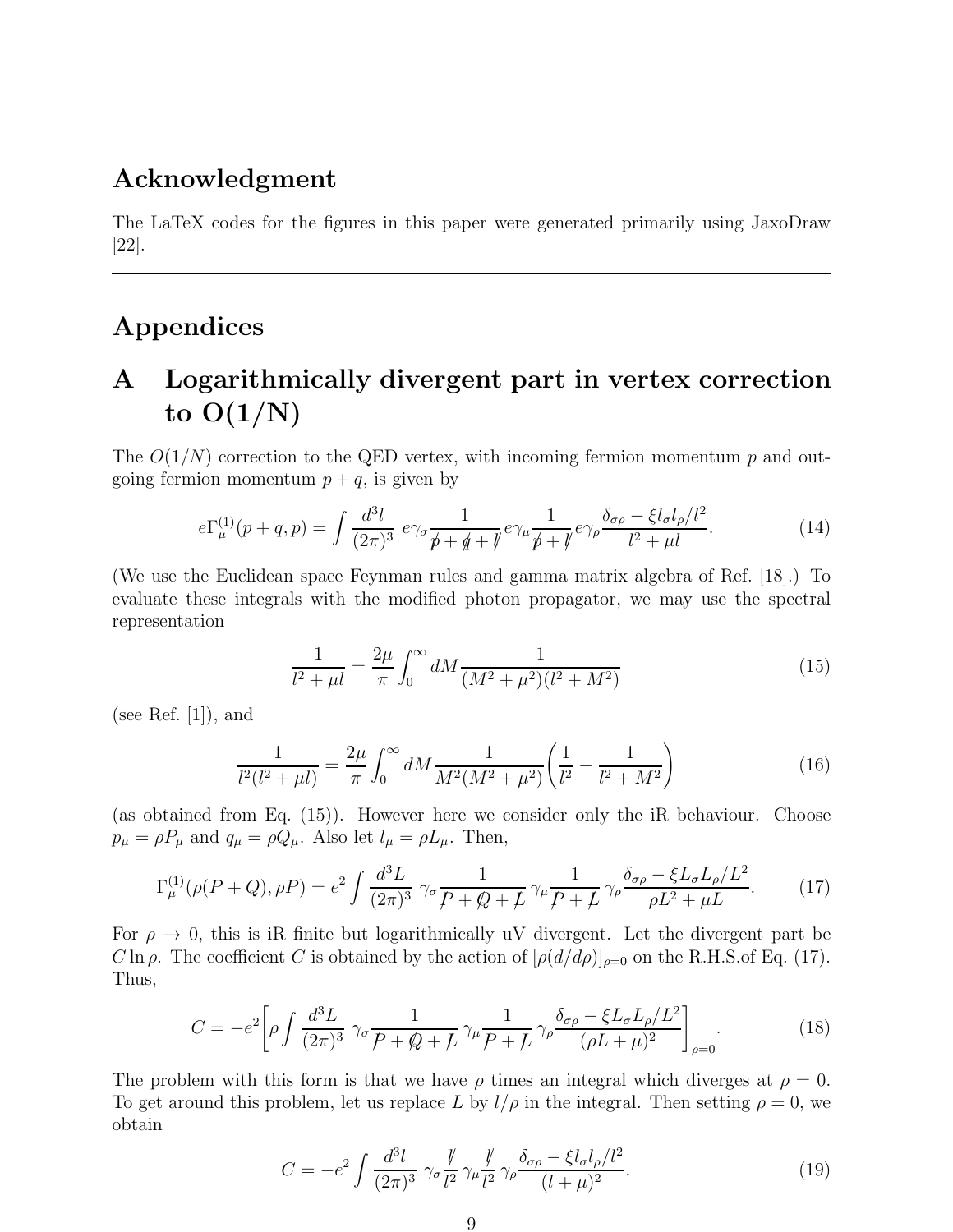The numerator of the integrand is  $l^2(1-\xi)\gamma_\mu-2l/\ell_\mu$ . By symmetry,  $l/\ell_\mu$  may be replaced with  $(1/3)l^2\gamma_\mu$ . Doing the angular integration, we arrive at

$$
C = \frac{e^2}{2\pi^2} (\xi - \frac{1}{3}) \gamma_\mu \int_0^\infty dl \, \frac{1}{(l+\mu)^2} = \frac{4}{\pi^2 N} (\xi - \frac{1}{3}) \gamma_\mu.
$$
 (20)

Thus, for the gauge choice  $\xi = 1/3$ , there is no log in the  $O(1/N)$  vertex. As expected, this is the same gauge in which the  $O(1/N)$  self-energy is also free from logarithm  $|8|$ .

### B Absence of infrared divergences for hard and nonexceptional Euclidean external momenta

Consider a Green function for which the external momenta are Euclidean, non-exceptional and of  $O(1)$ , while the internal photon lines are inversely linear in momentum. We follow the standard power-counting arguments for Euclidean momenta [19, 23] to show that the Green function is free from iR divergences.

The hard momenta of the external lines flow through some of the internal lines also, and all these hard internal lines must be connected due to the non-exceptional nature of the external momenta. Since a hard internal line does not contribute to the iR degree of divergence, it may be contracted to a point for the present purpose. Thus we arrive at a reduced diagram in which all the external lines are joined at a single point. Out of this single point, let b soft internal boson lines and  $f$  soft internal fermion lines come out and join to a subdiagram S consisting entirely of soft internal lines.

In addition to usual QED vertices, S can also contain composite vertices arising out of the contraction of hard loops which are not connected to the hard external lines. In general, such a composite vertex can have  $m$  boson and  $n$  fermion lines. Let the number of such a vertex in S be  $V_{mn}$ .

Therefore we have to calculate the iR superficial degree of divergence of a diagram without any external lines, which contains one composite vertex having  $b$  boson and  $f$ fermion lines, (say) V elementary vertices, and also  $V_{mn}$  composite vertices with various values of m and n. Taking  $i_B$  and  $i_F$  to be the number of internal boson and fermion lines, we have

$$
\Delta = i_B + i_F - 3L, \qquad (21)
$$

$$
L = i_B + i_F - (1 + V + \sum_{m,n} V_{mn}) + 1, \qquad (22)
$$

$$
2i_B = b + V + \sum_{m,n} mV_{mn}, \qquad (23)
$$

$$
2i_F = f + 2V + \sum_{m,n} nV_{mn} \tag{24}
$$

leading to

$$
\Delta = -b - f + \sum_{m,n} (3 - m - n)V_{mn} \,. \tag{25}
$$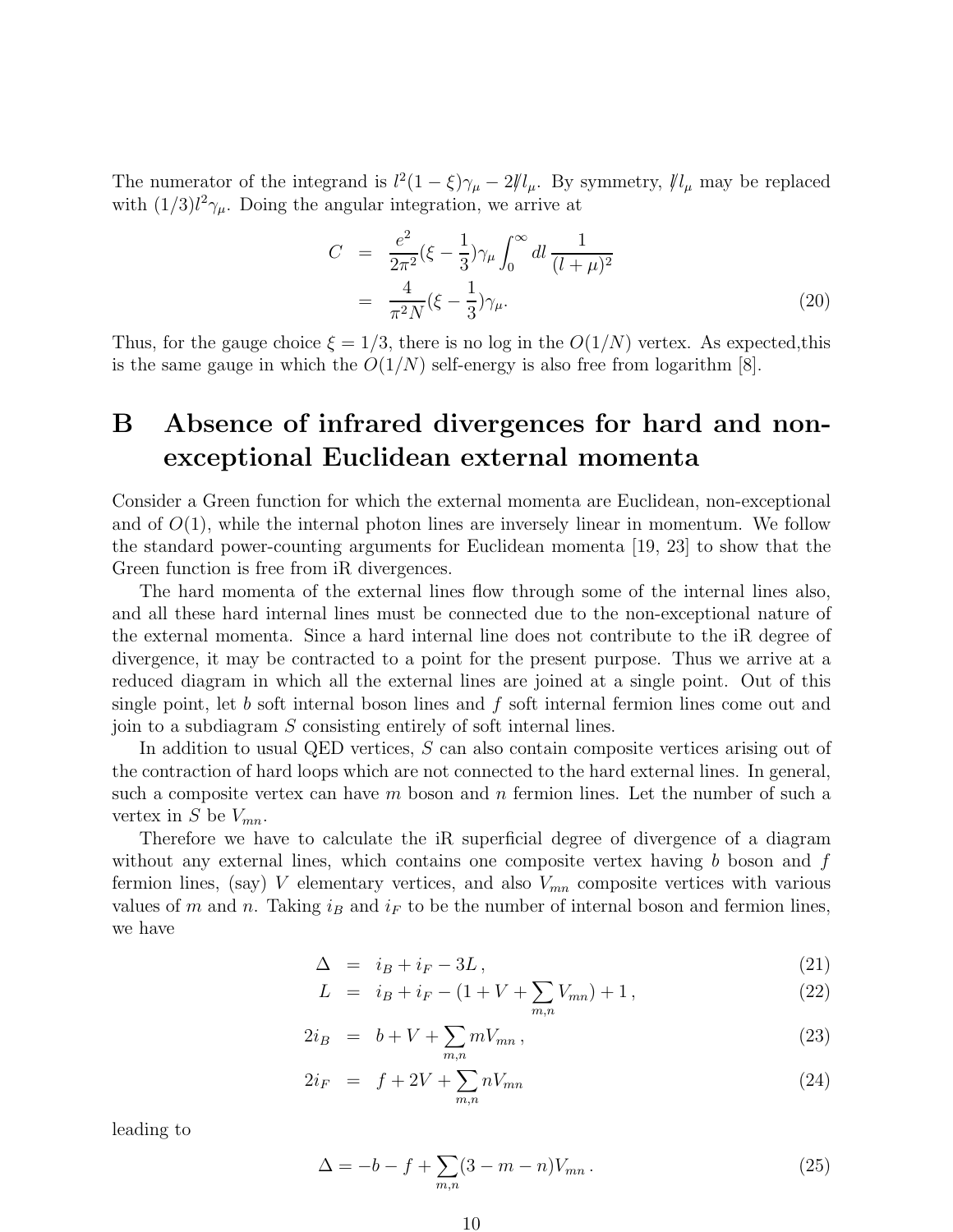It then appears that the cases where  $(m, n)$  are  $(2, 0), (0, 2)$  and  $(1, 2)$ , can lead to iR divergence by making positive or logarithmic contribution to  $\Delta$ . But these are precisely the self-energy and vertex insertions explicitly addressed in this paper. Thus, if the subintegration involved in the composite vertex is performed first, the problem disappears, as will be explained now. The vertex correction is rendered finite by a choice of non-local gauge. Chiral symmetry ensures that the fermion self-energy insertion is proportional to  $\hat{p}$ , and the proportionality constant is finite in the same non-local gauge. Thus  $\Delta$  is actually diminished (and not increased) by one due to a fermion self-energy insertion. The same change in  $\Delta$  happens for a photon self-energy insertion.

#### References

- [1] R. Jackiw and S. Templeton, Phys. Rev. D23 (1981) 2291.
- [2] T. Appelquist and R. D. Pisarski, Phys. Rev. D23 (1981) 2305.
- [3] S. Templeton, Phys. Lett. B103 (1981) 134; Phys. Rev. D24 (1981) 3134.
- [4] T. Appelquist and U. Heinz, Phys. Rev. D24 (1981) 2169.
- [5] E.I. Guendelman and Z.M. Radulovic, Phys. Rev. D27 (1983) 357; Phys. Rev. D30 (1984) 1338.
- [6] T. Appelquist, M. Bowick, D. Karabali and L. C. R. Wijewardhana, Phys. Rev. D33 (1986) 3704.
- [7] T. Appelquist, D. Nash and L. C. R. Wijewardhana, Phys. Rev. Lett. 60 (1988) 2575.
- [8] D. Nash, Phys. Rev. Lett. 62 (1989) 3024.
- [9] T. Appelquist and L. C. R. Wijewardhana, hep-ph/0403250.
- [10] N. E. Mavromatos and J. Papavassiliou, Phys. Rev. D60 (1999) 125008.
- [11] A. Bashir, A. Kizilersu and M. R. Pennington, Phys. Rev. D62 (2000) 085002; A. Bashir and A. Raya, hep-ph/0405142.
- [12] C. S. Fischer, R. Alkofer, T. Dahm and P. Maris, hep-ph/0407104.
- [13] W. Rantner and X. -G. Wen, Phys. Rev. Lett. 86 (2001) 3871.
- [14] V. Gusynin, A. Hams and M. Reenders, Phys. Rev. D63 (2001) 045025.
- [15] M. Franz and Z. Tesanovic, Phys. Rev. Lett. 87 (2001) 257003; M. Franz, Z. Tesanovic and O. Vafek, Phys. Rev. B66 (2002) 054535.
- [16] G. 't Hooft, Acta Physica Austriaca, Suppl. XXII, 531 (1980); reprinted in G. 't Hooft, Under the spell of the gauge principle (World Scientific, Singapore, 1994) p. 466.
- [17] J. S. Bhattacharyya, Phys. Rev. D35 (1987) 2049.